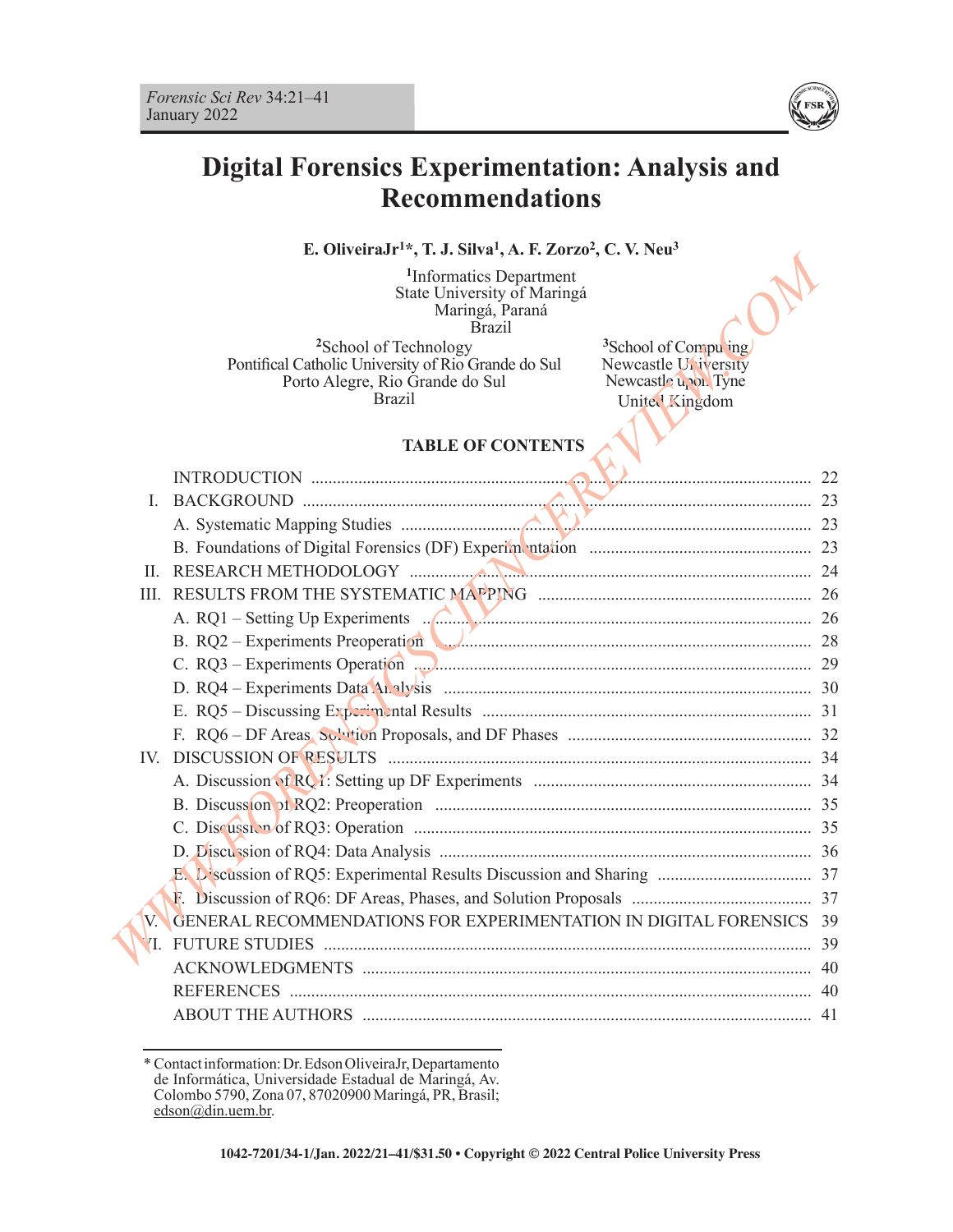# **Digital Forensics Experimentation: Analysis and Recommendations**

**REFERENCE:** OliveiraJr E, Silva TJ, Zorzo AF, Neu CV: Digital forensics experimentation: Analysis and recommendations; *Forensic Sci Rev* 34:21; 2022.

**ABSTRACT:** Digital forensics (DF) is becoming one of the most prestigious research areas in computer science due to its inherent nature of providing a means to acquire, examine, analyze, and report evidence to be used in legal processes. To successfully perform it, novel techniques, approaches, and tools have been proposed, experimented on, and evaluated by researchers. However, the experimentation process is not a trivial task in this area as substantial evidence is not accepted in court. Therefore, the experimentation process has to be improved in DF, especially its documentation and data sharing to enable its reproducibility. The objective of this paper is to characterize the stateof-the-art research on DF experiments. We conducted a Systematic Mapping Study (SMS), analyzing 107 primary studies reporting DF experiments. We demonstrate that DF experimentation somehow fails at documenting the most essential elements of an experiment, such as hypothesis, variables, design, instrumentation, validity evaluation, setup, training, datasets and benchmarks, statistical techniques (descriptive, hypothesis, and effect-size test), limitations, and data sharing. In this work, we also propose a set of recommendations to improve experimentation in DF, especially regarding its replication and reproducibility. DF experimentation should evolve if the community intends to provide reliable and reproducible studies. By embracing this, both academic and and practitioners might benefit from such experiments and evidence. Forcess in the acceleration in the bit decodes in the process of the state and the state and acceleration of the state and acceleration of the state and acceleration of the state and acceleration of the state of the state

**KEYWORDS:** Evidence, experiment, recommendations, replication.

### **INTRODUCTION**

Experimentation plays a central role in science in general. However, such a role is unclear in computer science [26]. Several different areas of computer science have applied experimentation in the last decades to provide evidence on a certain cause-effect previous'v established theory [29]. Digital forensics (DF)  $[14, 24]$  is one of these areas. As DF has grown in the last decades due to the outstanding advance of information technology, it has provided interesting solutions for several different subareas, such as cloud forensics, network forensics, and mobile device forensics. Such solutions have contributed to promoting reliable evidence to be used in legal processes. These solutions go from  $\text{low-}$   $\cdot \text{v}$  abstractions, such as volatile memory analysis and network package attack monitoring, to high-level ones, such as cloud computing solutions. DF research plays a central role in the evolution of science, especially criminal sciences.

However, it is widely noted that DF solutions are not empirically evaluated as much as in classical sciences e.g., medicine. Formal experimentation with DF solutions has been given little attention for reasons such as difficulty establishing experimental designs, time spent, and costs involved to set up and perform such experiments [6]. Besides, such performed experiments are generally poorly reported—hence, the essential information to allow their repetition, replication, or reproduction is missing. Therefore, the reliability and potentiality of science evolution are jeopardized [9,28].

Several authors have discussed different problems regarding DF experimentation. Marshall and Paige [18], for example, discussed the lack of clear requirements for developing new DF methods according to ISO 17025:2017*<sup>a</sup>* capabilities, especially rigorous scientific method and verification, such as experimentation, and repeatability to provide reliable evidence to be used in court.

Furthermore, Casey [6] previously discussed the challenges of experimental design in DF. According to Casey, "designing good experiments is hardly a trivial undertaking, and has been the focus of brilliant minds at least since the scientific revolution ... experiments in digital forensics pose novel challenges". Such challenges vary from the accuracy of making observations and testing hypotheses from the perspective of the studied environment, the complex influences as the setup of the experiment and the experimental objects used, to the lack of reproducibility to allow someone to run the same experiment multiple times and to verify its results. Casey also discussed experiments' completeness of reporting results and setups. The correct interpretation of findings is another issue to be considered since a degree of scientific skill is required to accurately interpret results and to provide acceptable evidence. Per another viewpoint, Horsman [11,12] discussed the need for admissible evidence in DF. Thus, he claimed that the results of any DF investigation should be reliable, based on scientific procedures and interpretation, and transformed into facts. To do so, he proposed a Framework for Reliable Experimental Design (FRED) [12] applied to the three major DF process phases: acquisition, examination/ analysis, and reporting.

*ahttps://www.iso.org/standard/66912.html*